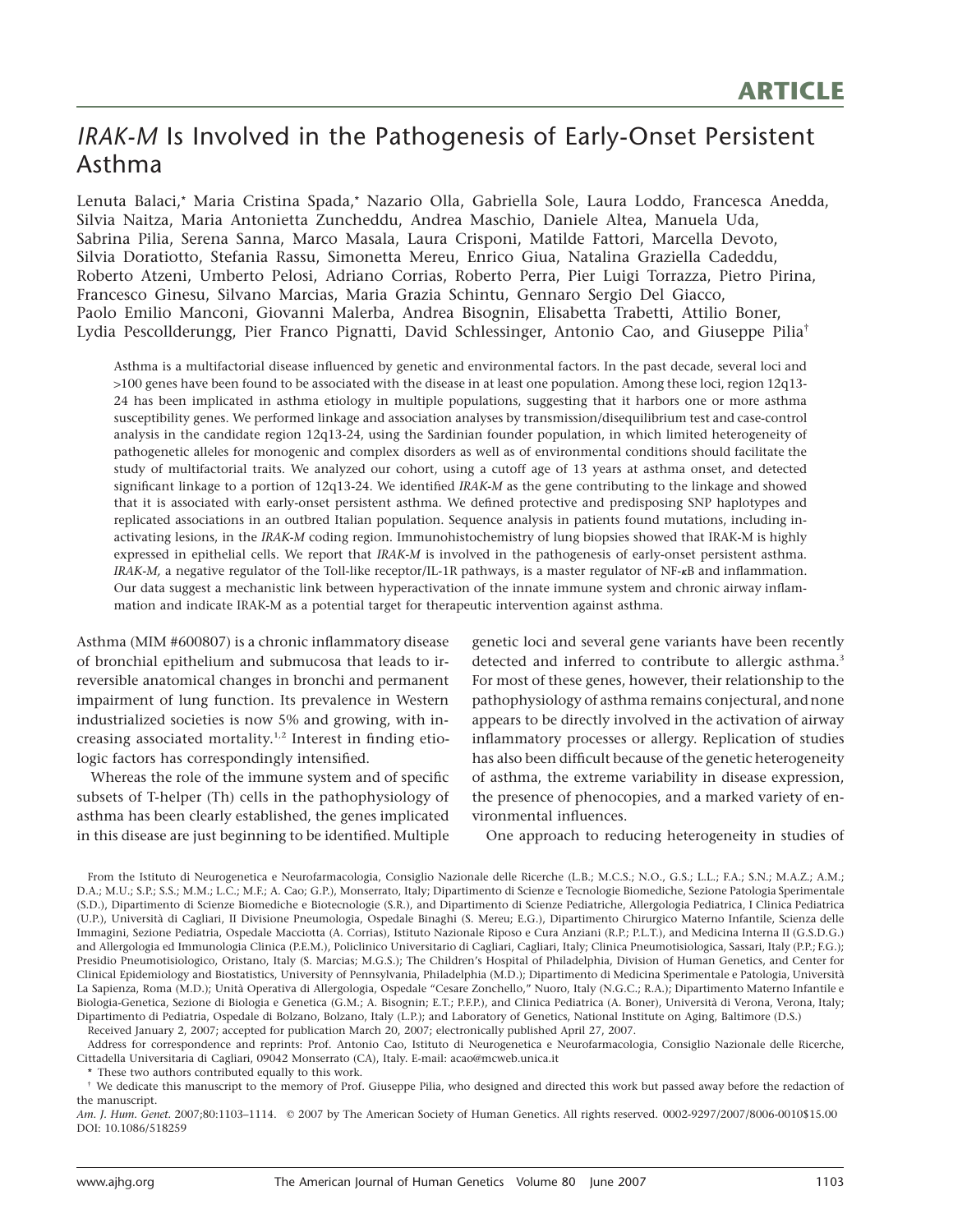multifactorial traits focuses on founder populations, which have grown from a few initial members to large modern populations without appreciable in-migration and of which Sardinia provides one of the most promising. $4,5$  For example, monogenic disorders such as  $\beta$ -thalassemia, Wilson's disease, and autoimmune polyendocrinopathy-candidiasis-ectodermal dystrophy syndrome, as well as complex disorders like diabetes type I, show limited heterogeneity of pathogenetic alleles. $6-9$  The population of the island shares much the same environment, reducing nongenetic sources of variation as well.

To elucidate the genetic components of asthma, we studied affected Sardinian families by linkage and association analysis at chromosome 12q13-24, a region previously implicated in asthma etiology in different populations.10,11 Here, we report that variants in the *interleukin-1 receptor associated kinase-M* (*IRAK-M*; HUGO nomenclature *IRAK3* [MIM \*604459]) gene are associated with early-onset persistent asthma and indicate IRAK-M as a potential new target for therapeutic intervention against asthma and atopic diseases.

## **Material and Methods**

### *Sample Collection*

Patients were recruited by the recovery of information from archives and ongoing clinical activities from all the four provinces of Sardinia, in proportions representative of the local population. Atopic asthmatic sibling pairs (sibs) and trios were collected over a period of 4 years, mainly from pediatric and pneumologic centers. To avoid phenocopies, all patients fulfilled the following criteria: Sardinian origin for at least 3 generations and age at visit >6 years. At the recruitment sessions, each subject was interviewed, disease status was ascertained by physical examination, permission was asked to access personal health records, and blood samples were collected. Each participant signed an informed consent form. All study methods have been approved by the local ethics committee (Azienda Sanitaria Locale number 8 protocol 24/Comitato Etico/02, authorization number 4737).

Asthma was diagnosed by a pulmonary physician, in accordance with American Thoracic Society criteria.<sup>12</sup> Pulmonary function was evaluated by spirometry: forced expiratory volume at the 1st s (FEV1) was expressed in liters/minute. A physician administered a questionnaire collecting clinical history and classi-

fying asthma severity in four levels according to the World Health Organization guidelines (Global Initiative for Asthma). The use of asthma drugs and any other medication was recorded. Atopy was detected by positive skin testing to common inhalant allergens by standard methods. Patients with early onset were interviewed by a physician about persistency of asthma symptoms after the completion of puberty (18 years).

The replication sample was composed of 345 unrelated individuals (67 cases and 278 healthy controls) selected from a cohort of 211 asthmatic families that has been described elsewhere.<sup>10</sup> In particular, since information about age at disease onset was not available for this sample, we selected as cases all atopic individuals older than 18 years with persistency of asthma symptoms (persistent asthmatic cases). All families were ascertained at the Pediatric Clinic of the University of Verona and at the Bolzano Hospital. Phenotyping included interview of the individuals with a modified American Thoracic Society questionnaire, an asthma physician's diagnosis, measurement of serum immunoglobulin E (IgE) levels, skin testing against a panel of allergens, and bronchial hyperresponsiveness testing with methacholine.

## *Genotyping*

Genomic DNA isolated from peripheral blood leukocytes was used for genotyping with both microsatellite and SNP markers. Microsatellite markers, including di-, tri-, and tetranucleotide repeats, were chosen from the Marshfield Center for Medical Genetics, The GDB Human Genome Database, and the Ensembl Genome Browser. All microsatellites were analyzed using the MegaBACE 1000 fluorescence-based genotyping methodology. Genotypes were scored using MegaBACE Genetic Profiler Software v1.5 (Amersham Biosciences). Two DNA standards, consisting of the CEPH control individual number 1347.02 (Applied Biosystems) and an internal DNA control, were incorporated in all the runs to verify accuracy of typing. SNP markers were selected from dbSNP, The SNP Consortium, and Ensembl Genome Browser. SNP-based genotyping was performed after dot-blot preparation of amplified DNA with use of sequence-specific oligonucleotide probes.

All markers were PCR amplified and genotyped a second time when failures occurred during the first round of amplification. Data quality of microsatellite and SNP genotypes was established by three methods: reproducibility of control DNA samples, expected Mendelian inheritance of alleles within a family, and tests of Hardy-Weinberg equilibrium. These last analyses were performed with the PEDSTATS program with the use of unrelated

|  |  |  | Table 1.   Sardinian Families with Asthma Studied by Multipoint Linkage Analysis and TDT |
|--|--|--|------------------------------------------------------------------------------------------|

|                                            |                   | Linkage Analysis                          | TDT                                   |                           |                                               |
|--------------------------------------------|-------------------|-------------------------------------------|---------------------------------------|---------------------------|-----------------------------------------------|
| Characteristic                             | Total Sample      | Age Onset $\leq 13$<br>Years <sup>a</sup> | Age Onset $>13$<br>Years <sup>b</sup> | Total Sample <sup>c</sup> | Early-Onset<br>Persistent Asthma <sup>c</sup> |
| Subjects $(n)$                             | 410               | 243                                       | 167                                   | 1,100                     | 453                                           |
| No. of families <sup>d</sup> (no. of sibs) | 100(121)          | 60 (66)                                   | 40 (55)                               | 294                       | 139                                           |
| Males $(% )$                               | 61                | 69                                        | 43                                    | 56                        | 63                                            |
| Age at asthma onset (years) $e$            | $10.69 + 10.76$   | $5.13 \pm 3.61$                           | $18.41 \pm 12.51$                     | $10.15 \pm 10.82$         | $4.79 \pm 3.59$                               |
| Age (years) $e$                            | $21.86 \pm 12.37$ | $15.51 \pm 6.47$                          | $30.76 \pm 13.18$                     | $20.39 \pm 12.10$         | $15.95 \pm 8.22$                              |

<sup>a</sup> Sib pairs in the early-onset group ( $\leq 13$  years) are concordant for age at asthma onset.

 $b$  The group with age at onset >13 years includes sibs both concordant and discordant for onset.

 $\degree$  Only one affected sibling (the proband) is included in TDT analysis.

<sup>d</sup> Families were selected from all four provinces of Sardinia, in proportions representative of the local population.

 $e^e$  Data are reported as means  $\pm$  SDs.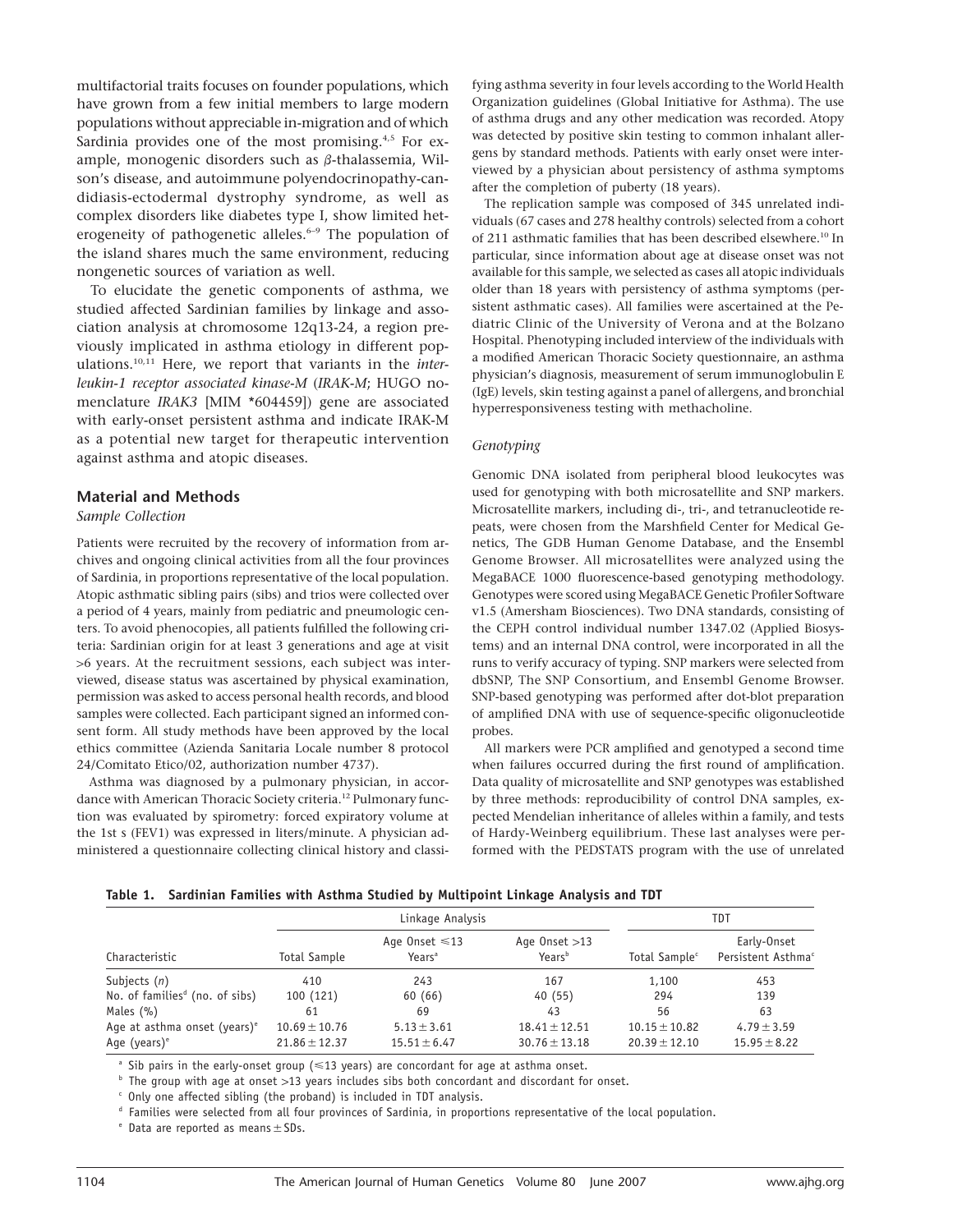individuals  $(P > .05)$ .<sup>13</sup> Overall, we obtained a rate of genotyping efficiency >96% in the first step and reached 99.8% in the second.

### *Mutation and Sequence Analysis*

Mutation analysis of all exons and intron/exon boundaries was performed bidirectionally by direct sequencing of PCR products. In brief, for each gene, we first sequenced a subgroup of affected individuals by selecting one affected individual per informative family (the proband). Every mutation was first confirmed in the patient by resequencing, and then its presence was ascertained in the remaining family members (sibs and both parents). Mutations were also checked to verify compatibility with Mendelian inheritance. Confirmed mutations were then analyzed in the entire sample of affected families (294 families) and in 200 healthy controls by dot-blot analysis with the use of allele-specific oligonucleotide probes.

Each sample was amplified using the GeneAmp PCR System 9700 Thermal Cycler (Applied Biosystems) in accordance with the manufacturer's conditions. Sequencing reactions were performed using the ABI PRISM BigDye chemistry BigDye Terminator v3.1 Cycle Sequencing Kit and the automated sequencer ABI PRISM 3100 (Applied Biosystems), in accordance with the manufacturer's recommendations, and were visualized with the DNA Genetic Analyzer software (ABI PRISM 3100 Genetic Analyzer Data Collection Software [Applied Biosystems]). Sequences were aligned and compared with consensus from the human genome databases (National Center for Biotechnology Information and UCSC Genome Browser).

## *Statistical Analyses*

Multipoint linkage analyses were calculated by maximum-likelihood estimate of identical-by-descent (IBD) sharing for affected sib pairs with use of the GENEHUNTER program v2.1.<sup>14</sup> LOD scores were computed using the possible triangle method, and no assumption was made about mode of inheritance. Sibships containing more than one affected sib pair (nine families) were considered as "all independent pairs." For the analysis on the stratified sample, multipoint linkage analysis was conducted on two subgroups of affected sib pairs stratified for age at asthma onset. The early-onset subgroup contains sib pairs concordant for age at asthma onset ( $\leq$ 13 years), whereas the group with age at onset >13 years includes sibs both concordant and discordant for onset. The order of microsatellites and the genetic intermarker distances were derived using CRIMAP v2.4,<sup>15</sup> after physical localization data was checked with the Ensembl Genome Browser. To obtain a 95% CI in localizing susceptibility genes on 12q, the GENEFINDER program was used.<sup>16</sup> It applies generalized estimating equations to estimate the location of a susceptibility gene on the basis of IBD sharing of multiple markers by affected sib pairs and can incorporate covariate information on sib pairs, such as age at onset. To assess the effect of the risk haplotype on linkage, we also used the genotype-IBD sharing test (GIST),<sup>17</sup> which assigns family-specific weights on the basis of the genotype of the affected family members and the model of interest (dominant, recessive, or additive) and tests for correlations between these weights and family-based IBD sharing (NPL score).

Association analyses of SNPs with asthma were performed by both the transmission/disequilibrium test (TDT) and case-control analysis. For the TDT, only trios consisting of father, mother, and one affected son were included in the analysis. To assess significance of the TDT results, we derived empirical *P* values by a permutation procedure that used the same genotype data as our sample. Each permuted data set was formed by randomly reassigning alleles as transmitted or untransmitted. Haploview was used to investigate the linkage disequilibrium (LD) block structure and to identify tag SNPs and distribution of haplotypes across the *IRAK-M* gene and the flanking genomic regions.<sup>18</sup> To determine haplotype-transmission rates from parents to affected siblings, we used the UNPHASED program.<sup>19</sup>

The case-control study of the Sardinian sample was performed by comparing allele and genotype distribution of one affected persistent case per family with those of 460 healthy subjects. Logistic-regression analyses were used to calculate odds ratios (ORs) with 95% CI and corresponding *P* values for all analyzed SNPs, with age and sex controlled for as covariates. *P* values were adjusted for multiple testing by Bonferroni correction, to maintain an overall error rate of 0.05. We also performed an analysis with the THESIAS program,<sup>20</sup> to test covariate-adjusted haplotype effects on disease. THESIAS was also used to test for deviation from additivity (on a log scale) of haplotype effects by a likelihood-ratio test.

For the Italian subjects, the difference of distributions between cases and controls of genotypic and allele frequencies was assessed by the Fisher exact test. In this sample, the presence of population stratification was excluded by the method proposed by Pritchard and colleagues and was implemented in the program STRUCTURE.21 In brief, 400 unrelated individuals selected from the sample of asthmatic families were studied using 53 unlinked markers. Several runs of the program were performed under the hypothesis of one, two, three, four, or five clusters in the population. Results showed that the model including only one cluster is much more likely than any other model, indicating that the individuals studied are genetically homogeneous.

## *Immunohistochemistry*

Lung biopsies were fixed in 10% formalin, were embedded in paraffin, were serially sectioned at 5  $\mu$ m, and were processed for immunohistochemistry by standard methods with the following antibodies: rabbit polyclonal anti-IRAK-M (Cell Signaling), mouse monoclonal anti–thyroid transcription factor-1 (TTF1) (Dako), and mouse monoclonal anti-phospho-NF-kB p65 (Cell Signaling). Immunoperoxidase staining was performed with the biotin/streptavidin–based LSAB2 system (Dako). Nuclei were counterstained with hematoxylin. Photographs were taken using a Leica DMR microscope, with use of the program Leica IM50 Image Manager v1.2 (Leica Microsystems).

# **Results**

# *Linkage Analysis at Chromosome 12q13-24*

Our initial analysis of asthma susceptibility genes in the candidate region of chromosome 12q13-24 was conducted with 121 affected sib pairs selected from 100 families coming from all four provinces of Sardinia (table 1). Multipoint nonparametric affected sib pair analysis in this cohort showed suggestive evidence of linkage at marker *D12S75* (fig. 1*A*, and see table A1 for the markers used). To reduce possible sources of variation and to increase the power to detect linkage, we repeated the analysis after stratification of our sample population by age at asthma onset. We ar-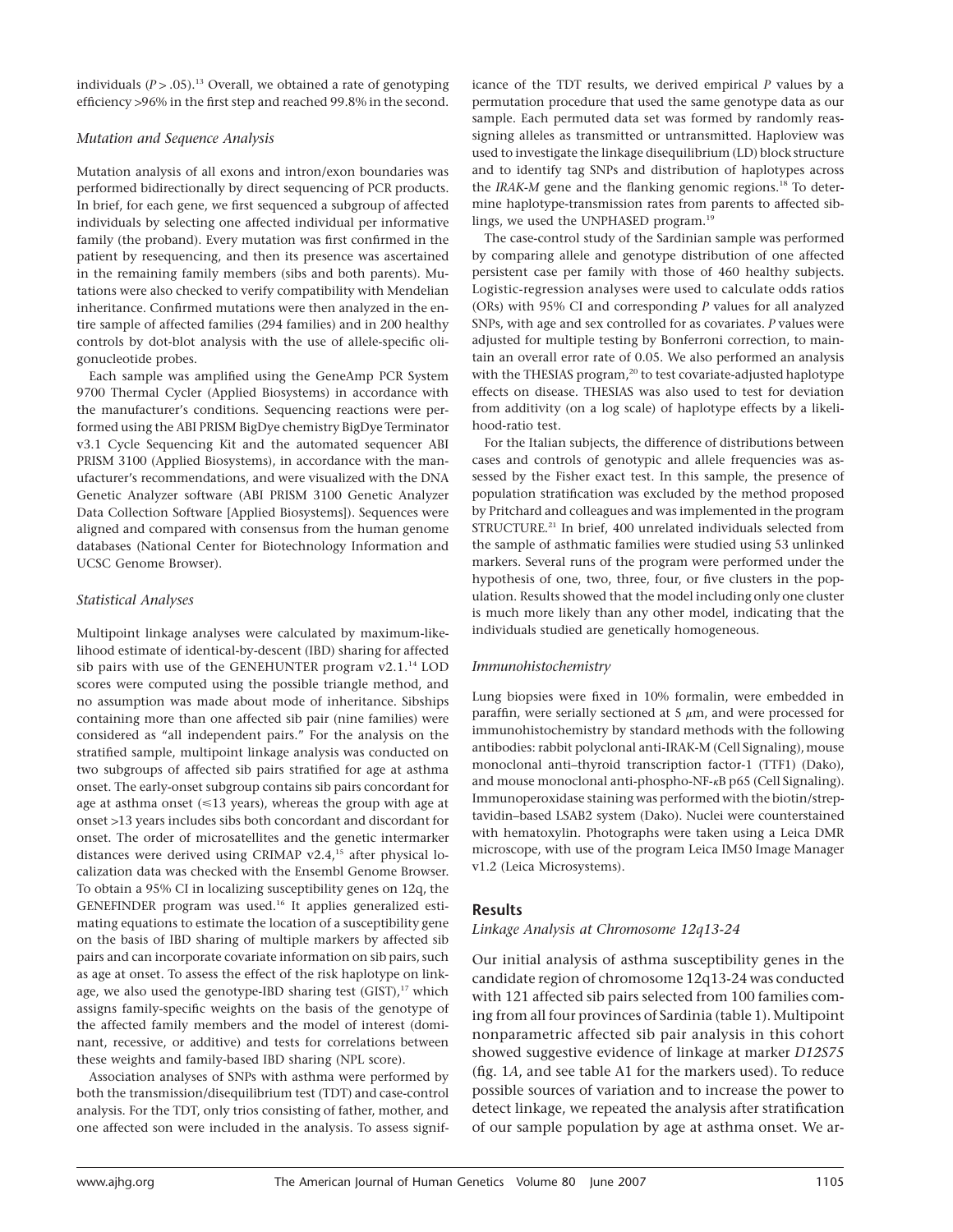

**Figure 1.** Identification of *IRAK-M* as an asthma susceptibility gene. *A,* Multipoint linkage analysis plots of chromosome 12q13-24 for Sardinian asthmatic sib pairs. LOD scores are shown for the whole sample (*circles*), for affected sibs concordant for early age at onset (13 years) (*squares*), and for affected sibs with at least one patient with age at onset 113 years (*triangles*). *B,* Genomic region of the 95% CI for gene location estimate. Asthma candidate genes for which mutation analysis was performed are indicated, along with microsatellite markers used in linkage analysis. *C,* LD in a 400-kb region containing *IRAK-M* (*black bar*). *D* values for pairwise LD between each marker are shown according to LD strength, from  $D' > 0.8$  (red) to  $D' < 0.3$  (white). SNPs used in TDT analysis are also indicated; seven SNPs in bold were significant after multiple test correction (detailed results in table A2).

bitrarily selected a pubertal cutoff age of 13 years, on the basis of clinical observations pointing to the existence of phenotypical heterogeneity in early- versus late-onset forms of the disease (also see the "Discussion" section). Linkage analysis revealed that the 12q13-24 region is significantly linked to asthma in a subgroup of 60 families (66 sibs) with exclusively early-onset cases, yielding a multipoint LOD score of 3.56 ( $P = 5.2 \times 10^{-5}$ ) between markers *D12S75* and *D12S335.* By contrast, no evidence of linkage was detected in the families with at least one patient with age at asthma onset >13 years (fig. 1*A* and table 1). No bias for geographic origin within Sardinia was observed

between the two subgroups. Analysis with the GENEFIN-DER program<sup>16</sup> in the whole sample, with age at onset incorporated as a covariate, showed that the most likely location for one or more genes predisposing an individual to asthma lay within a 95% CI of 10.5 cM centered 2.7 cM distal to *D12S75* ( $P = .001$ ) (fig. 1*A*).

# IRAK-M *as the Candidate Gene in the Region of Maximum LOD Score*

The 10.5-cM region of the 95% CI for estimated gene location contains the cytokine genes *interferon gamma*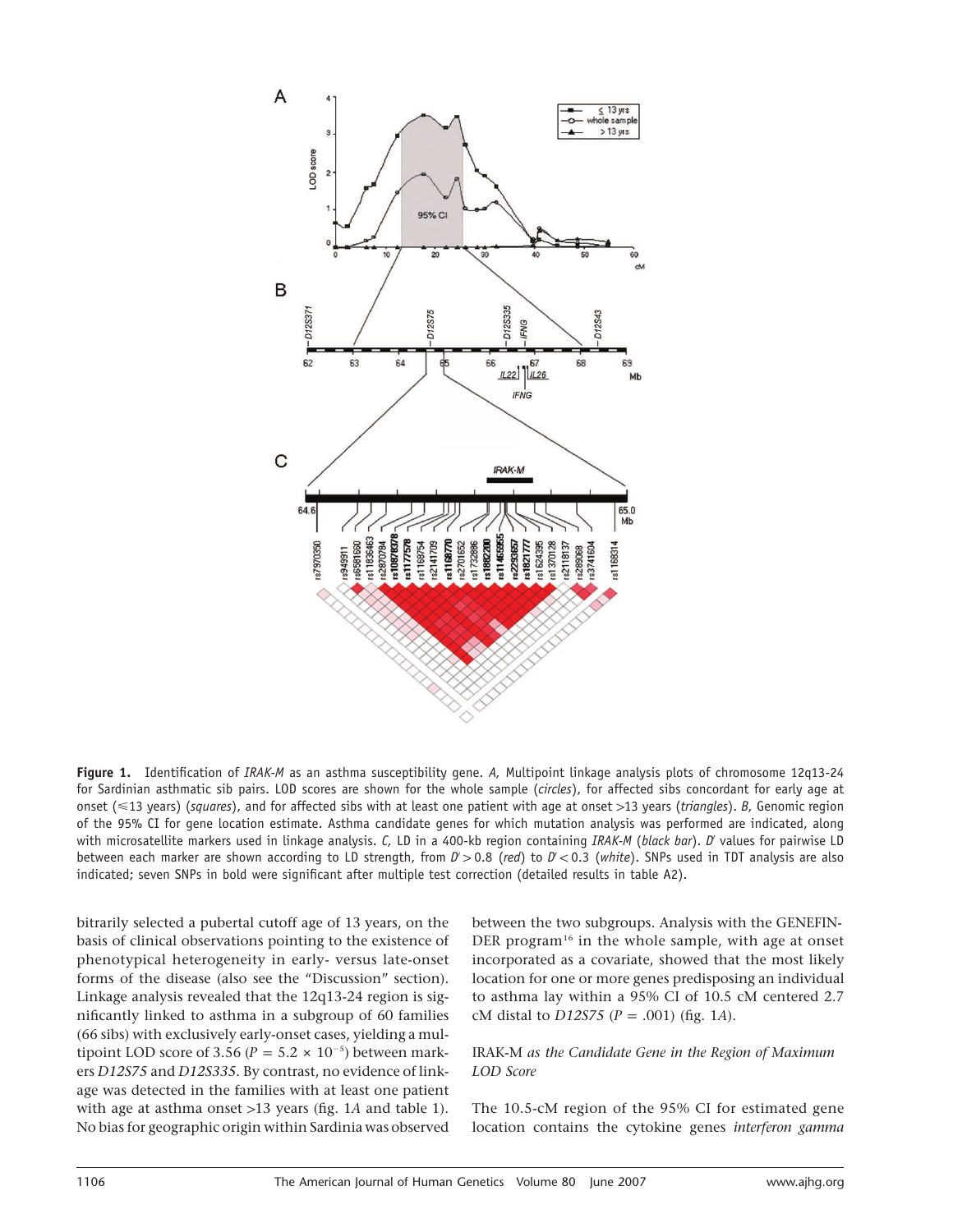|  |  |  |  | Table 2. Case-Control Analysis Using 22 SNPs in the Genomic Region Spanning the IRAK-M Gene |
|--|--|--|--|---------------------------------------------------------------------------------------------|
|--|--|--|--|---------------------------------------------------------------------------------------------|

|            | Allele 1/ |      | Allele 2<br>Allele 2 versus Allele 1<br>Analysis<br>Frequency |             | Genotype Analysis        |                   |                      |             |                                 |                              |
|------------|-----------|------|---------------------------------------------------------------|-------------|--------------------------|-------------------|----------------------|-------------|---------------------------------|------------------------------|
| Marker     | Allele 2  | Case | Control                                                       | $P^{\rm a}$ | OR (95% CI) <sup>b</sup> | Case <sup>c</sup> | Control <sup>c</sup> | $P^{\rm a}$ | OR Hom (95% $CI$ ) <sup>d</sup> | OR Het (95% CI) <sup>d</sup> |
| rs7970350  | T/C       | .336 | .381                                                          | .2315       | $.834$ $(.620-1.122)$    | 62/54/18          | 182/197/74           | .4748       | $.714$ $(.379-1.343)$           | $.804$ $(.513 - 1.260)$      |
| rs949911   | C/A       | .137 | .148                                                          | .1921       | $.755(.495-1.151)$       | 103/34/2          | 335/112/12           | .4040       | $.420(.083 - 2.135)$            | $.796$ $(.493-1.286)$        |
| rs6581660  | T/G       | .291 | .280                                                          | .4831       | $1.124$ $(.811-1.559)$   | 66/58/10          | 239/179/38           | .7821       | $1.260$ $(.566 - 2.807)$        | $1.126$ $(.731-1.734)$       |
| rs11836463 | C/A       | .241 | .281                                                          | .1689       | $.788(.561-1.106)$       | 78/52/7           | 242/176/41           | .3887       | $.616(.253-1.499)$              | $.791(.512-1.224)$           |
| rs2870784  | G/T       | .187 | .195                                                          | .3707       | $.837$ $(.567-1.235)$    | 85/48/1           | 296/144/17           | .1790       | 1.100 (.708-1.708)              | $.155$ $(.020-1.225)$        |
| rs10878378 | T/A       | .342 | .413                                                          | .0297       | 1.399 (1.033-1.894)      | 59/61/16          | 160/211/81           | .0942       | 1.960 (1.020-3.764)             | $1.402$ (.735-2.672)         |
| rs1177578  | G/C       | .338 | .416                                                          | .0145       | 1.458 (1.077-1.972)      | 61/62/16          | 159/210/83           | .0500       | 2.113 (1.103-4.050)             | 1.439 (.756-2.739)           |
| rs1168754  | G/C       | .180 | .193                                                          | .3361       | $.826(.560-1.219)$       | 88/47/1           | 295/138/18           | .7040       | $1.089$ $(.702-1.687)$          | $.167$ $(.022-1.305)$        |
| rs2141709  | G/A       | .263 | .322                                                          | .0514       | $.724$ $(.523-1.002)$    | 75/55/9           | 213/191/51           | .1497       | $.493$ $(.220-1.106)$           | $.752$ $(.489-1.155)$        |
| rs1168770  | A/G       | .335 | .415                                                          | .0089       | $1.506(1.108 - 2.046)$   | 60/61/15          | 162/212/84           | .0330       | 2.298 (1.180-4.471)             | $1.553$ $(.804 - 2.300)$     |
| rs2701652  | G/C       | .167 | .209                                                          | .1847       | $.751$ $(.492-1.146)$    | 91/43/1           | 289/148/22           | .1937       | $.146(.018-1.177)$              | $.934$ $(.573 - 1.524)$      |
| rs1732886  | A/G       | .159 | .210                                                          | .1063       | $.704$ $(.460-1.077)$    | 95/42/1           | 288/148/22           | .1614       | $.139$ $(.017-1.118)$           | $.863$ $(.528-1.409)$        |
| rs1882200  | C/T       | .460 | .341                                                          | .0012       | 1.721 (1.240-2.390)      | 39/72/28          | 207/190/61           | .0022       | 2.676 (1.360-5.268)             | 2.189 (1.312-3.650)          |
| rs11465955 | C/T       | .460 | .354                                                          | .0005       | 1.680 (1.256-2.248)      | 39/71/28          | 198/197/64           | .0010       | 2.599 (1.413-4.780)             | 2.240 (1.393-3.603)          |
| rs2293657  | A/T       | .460 | .341                                                          | .0013       | 1.708 (1.232-2.368)      | 39/71/28          | 209/186/63           | .0022       | 2.636 (1.343-5.173)             | 2.179 (1.307-3.631)          |
| rs1821777  | T/A       | .464 | .359                                                          | .0006       | 1.673 (1.249-2.240)      | 38/71/28          | 195/198/66           | .0011       | 2.587 (1.405-4.763)             | 2.237 (1.387-3.609)          |
| rs1624395  | G/A       | .511 | .417                                                          | .0015       | $1.632(1.206 - 2.209)$   | 27/81/30          | 154/220/79           | .0016       | 2.626 (1.391-4.958)             | 2.469 (1.464-4.163)          |
| rs1370128  | C/T       | .536 | 0431                                                          | .0005       | 1.709 (1.264-2.311)      | 26/75/36          | 147/220/85           | .0017       | 2.964 (1.593-5.514)             | 2.204 (1.295-3.751)          |
| rs2118137  | C/G       | .290 | .320                                                          | .4341       | $.879$ $(.637-1.214)$    | 67/62/9           | 210/204/45           | .6161       | $.666$ $(.296-1.499)$           | $.962$ $(.629-1.470)$        |
| rs289068   | A/G       | .213 | .229                                                          | .3360       | $.823$ $(.554-1.223)$    | 83/48/5           | 271/166/22           | .6246       | $.638(.203 - 2.007)$            | $.840$ $(.519-1.359)$        |
| rs3741604  | A/G       | .269 | .336                                                          | .0226       | 1.475 (1.056-2.060)      | 72/52/10          | 195/214/46           | .0481       | 1.781 (.816-3.889)              | $1.065$ $(.482 - 2.354)$     |
| rs1168314  | T/C       | .293 | .328                                                          | .4325       | $.879$ $(.636-1.214)$    | 67/61/10          | 204/210/46           | .7142       | $.728$ $(.331-1.599)$           | $.912$ (.595-1.397)          |

<sup>a</sup> *P* value by logistic regression. Values in bold were still significant after Bonferroni correction (threshold .0022).

**b** Sex- and age-adjusted OR (95% CI).

<sup>c</sup> The three values indicate the number of homozygotes for the major allele and the number of heterozygotes and homozygotes for the minor allele in the control sample.

<sup>d</sup> OR (95% CI) for homozygous and heterozygous risk-allele carriers.

(*IFNG*), *interleukin 22* (*IL22*), and *interleukin 26* (*IL26*), which were previously implicated in asthma (see fig. 1*B*). Sequence analysis of all the exons as well as the intron/ exon boundaries of these genes in the patients with asthma chosen as the most informative for linkage revealed no associated variation (data not shown).

On the basis of its function and possible relevance to asthma, we turned to *IRAK-M,* the other well-known gene located within the linkage peak. IRAK-M is one of the four IRAK proteins that mediate signal transduction of the Tolllike receptor (TLR)/IL-1R family in host defense and inflammatory responses, acting as a negative regulator. $22-25$ TLRs are key participants in lung host defense and in the regulation of the Th1/Th2 balance and are thus thought to have a major impact on Th2-biased allergic diseases like asthma.26,27

To look for association, we performed a TDT, using 22 SNPs distributed across a region of 387 kb spanning the *IRAK-M* gene in an extended sample of 294 families with asthma (100 from the initial linkage analysis and 194 additional families recruited later) (see table 1). We conducted the analysis by stratifying the families according to the age at asthma onset, as described above. Strong evidence of association was detected only in the subgroup including subjects with early-onset persistent asthma (139 families). We identified seven SNPs with significant *P* values even after correction for multiple testing (fig. 1*C* and table A2). Four SNPs mapped inside the *IRAK-M* gene

(*rs1882200, rs11465955, rs2293657,* and *rs1821777*), whereas the remaining three (*rs10878378, rs1177578,* and *rs1168770*) were several kilobases upstream. Unlike those in the *IRAK-M* gene, these SNPs showed no replicated significance in a second population or in case-control studies (see below), and their apparent association with asthma is likely a consequence of LD. Indeed, a disequilibrium estimate of  $D \ge 0.70$  defines a single 138-kb haplotype block containing the entire *IRAK-M* gene (fig. 1*C*). In this interval, we identified four common haplotypes tagged by six SNPs, which captured most of the genetic variation in this area of the genome. The most frequent haplotypes (GGGTAT and GCACGC) were significantly over- and undertransmitted, respectively, to early-onset persistent asthmatic patients (empirical  $P = .0011$  and  $P = .0282$ , respectively) (see table A2).

To characterize better the association of *IRAK-M* with asthma in our affected population, we performed a casecontrol study, using a subgroup of 139 patients with earlyonset persistent asthma as cases (one affected case per family) and 460 healthy subjects as controls (table A3). This analysis confirmed the association and showed that six SNPs spanning the *IRAK-M* gene, including the previously described four intragenic SNPs, maintained significant values after Bonferroni correction (.0005 < P < .0015; corrected values .011 < *P* < .033; ORs 1.63-1.72) (table 2). Analysis based on genotype counts revealed that the SNP-associated risk within the *IRAK-M* gene ranged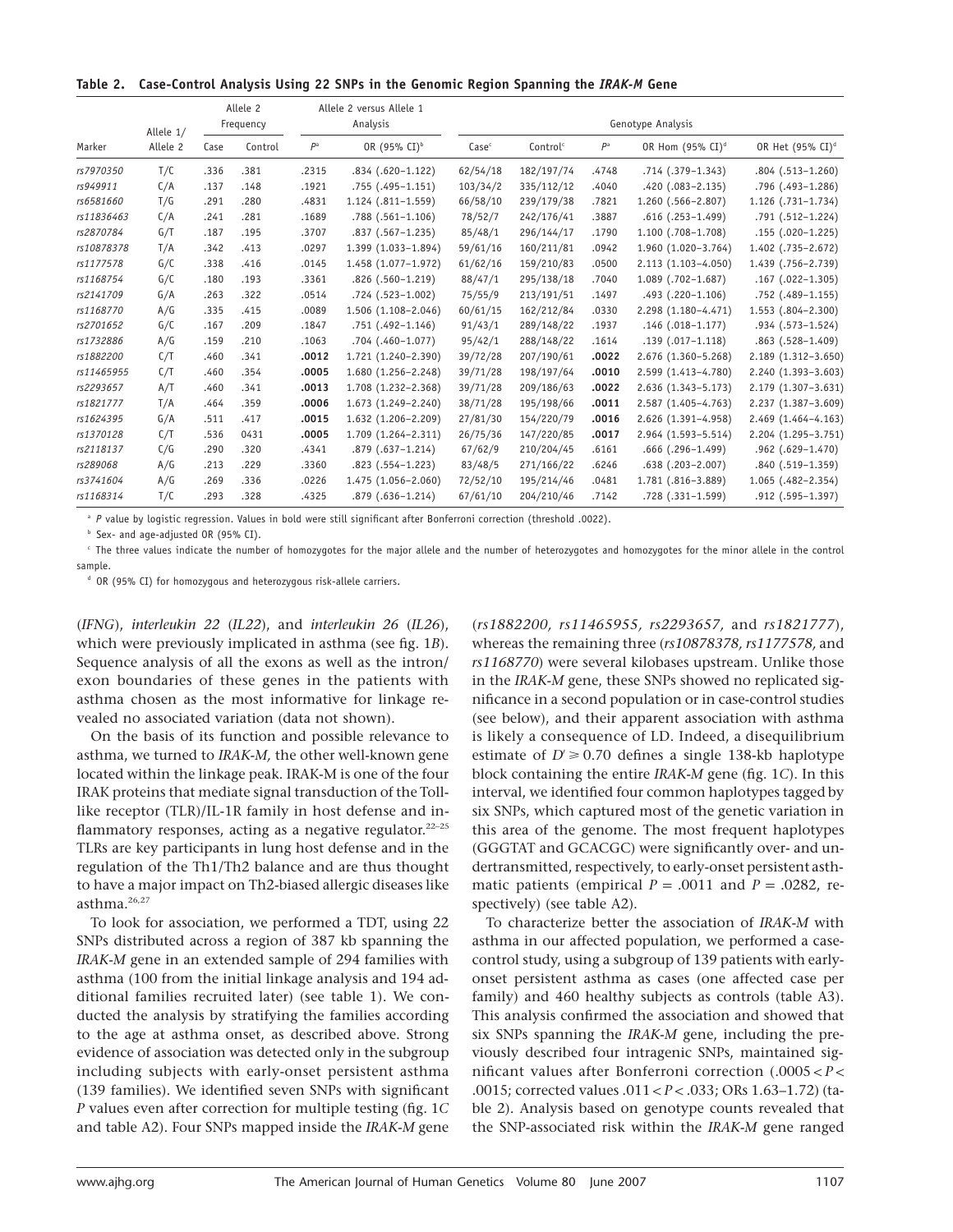from 2.18 to 2.47 for heterozygous carriers and from 2.59 to 2.96 for homozygous individuals. Three tag SNPs within *IRAK-M* (*rs11465955, rs1624395,* and *rs1370128*) were sufficient to identify protective and predisposing SNP haplotypes (table 3). The risk haplotype (TAT) was associated with early-onset persistent asthma (46.0% cases vs. 35.6% controls), whereas the wild-type haplotype (CGC) was less frequent in cases than in controls (46.4% versus 56.8%). Furthermore, analysis with the THESIAS program<sup>20</sup> estimated sex- and age-adjusted haplotype effects and showed that the OR of the risk haplotype was 1.73 (95% CI 1.24– 2.40), with a multiplicative effect on disease (table 3).

To assess whether the genetic linkage peak at 12q13-24 could be explained by the presence of the risk haplotype inside the *IRAK-M* gene, we conducted a linkage analysis with the initial sample of 100 families, using microsatellite markers located within the linkage peak. When 64 affected sibs who shared the risk haplotype defined within *IRAK-M* were excluded from this sample, the maximum LOD score (MLS) value at marker *D12S75* dropped dramatically, from 1.93 to 0.30 (fig. 2). Notably, the LOD score values relative to the 64 sibs sharing the risk haplotype (MLS 1.70) were similar to those observed for the whole sample. Furthermore, the GIST confirmed that the risk haplotype accounted for a significant fraction of linkage evidence  $(P = .027)$ , with the recessive model better explaining the linkage signal ( $P = .013$ ). These analyses thus support the relation of the linkage signal to the *IRAK-M* risk haplotype.

#### *Replication in an Independent Italian Cohort*

To confirm the association of *IRAK-M* with asthma, we performed a case-control study in a cohort from mainland Italy that had previously shown evidence of linkage on chromosome  $12q$  (see table A3).<sup>10</sup> This population, like other European populations, is genetically distant from Sardinians.28 We evaluated the six tag SNPs that had defined predisposing and protective haplotypes in the TDT analysis of the Sardinian population (*rs2870784, rs1177578, rs2141709, rs11465955, rs1624395,* and *rs1370128*). The results revealed a significant association for two SNPs within *IRAK-M—rs1624395* and  $rs1370128$  ( $P = .004$  and  $P = .002$ , respectively)—which was maintained even after Bonferroni correction (corrected  $P = .024$  and .012, respectively) (table 4). *rs11465955* also showed a positive



**Figure 2.** Linkage analysis according to the presence of the risk haplotype. With the use of markers from 12q13.3 to 12q21.1 to analyze the initial sample of 100 families (121 sib pairs), the LOD score values relative to 64 sib pairs sharing the risk haplotype (*triangles*) are similar (MLS 1.70) to those of the whole sample (*squares*) (MLS 1.93), whereas the sample of siblings not sharing the risk haplotype (*circles*) shows a much lower value (MLS 0.30) for the same microsatellite marker, *D12S75.*

trend for association ( $P = .029$ ). Genotype analysis validated these results. In contrast with the haplotype risk model of the case-control analysis in the Sardinian population, the best risk model associated with markers inside *IRAK-M* for the mainland Italian population is recessive, by a model-free approach. Notably, the Sardinian and mainland Italian populations presented the same *IRAK-M*-associated alleles and similar frequency of the most common haplotypes (table A4).

#### *Mutation Analysis of the* IRAK-M *Gene*

The *IRAK-M* gene consists of 12 exons spanning a region of ∼60 kb in 12q14.3 and encodes a protein of 596 aa. Like the other members of the IRAK family, IRAK-M contains an N-terminal death domain (DD) followed by a central kinase-like domain and a C-terminal unique stretch of amino acids.<sup>22</sup> The mechanism by which IRAK-M acts as a negative regulator of the TLR/IL-1R–signaling pathways is still speculative, but it may prevent phosphorylation and dissociation of IRAK-1 from the receptor-adaptor complex, resulting in the interruption of downstream signaling.<sup>25</sup>

**Table 3. Case-Control Analysis Haplotypes Inside the** *IRAK-M* **Gene in Sardinians**

|                        |                      | Frequency               |                |                                                 |                       |  |
|------------------------|----------------------|-------------------------|----------------|-------------------------------------------------|-----------------------|--|
| Haplotype <sup>a</sup> | Cases<br>$(N = 139)$ | Controls<br>$(N = 460)$ | P <sup>b</sup> | Empirical $P$<br>(10 <sup>5</sup> Permutations) | OR (95% CI)           |  |
| CGC                    | .464                 | .568                    | .0022          | .0101                                           | Reference             |  |
| <b>TAT</b>             | .460                 | .356                    | .0018          | .0081                                           | $1.73(1.24 - 2.40)$   |  |
| CAT                    | .051                 | .058                    | .5982          | .9759                                           | $1.13$ $(.35 - 3.60)$ |  |
| <b>CGT</b>             | .026                 | .017                    | .3454          | .3454                                           | $2.31(.83-6.45)$      |  |

NOTE.—Likelihood-ratio test for global haplotype effect:  $\chi^2 = 14.26$  (df = 4); P = .0065.

<sup>a</sup> Haplotypes are defined by three tag SNPs: *rs11465955, rs1624395,* and *rs1370128.*

<sup>b</sup> *P* value by likelihood-ratio test.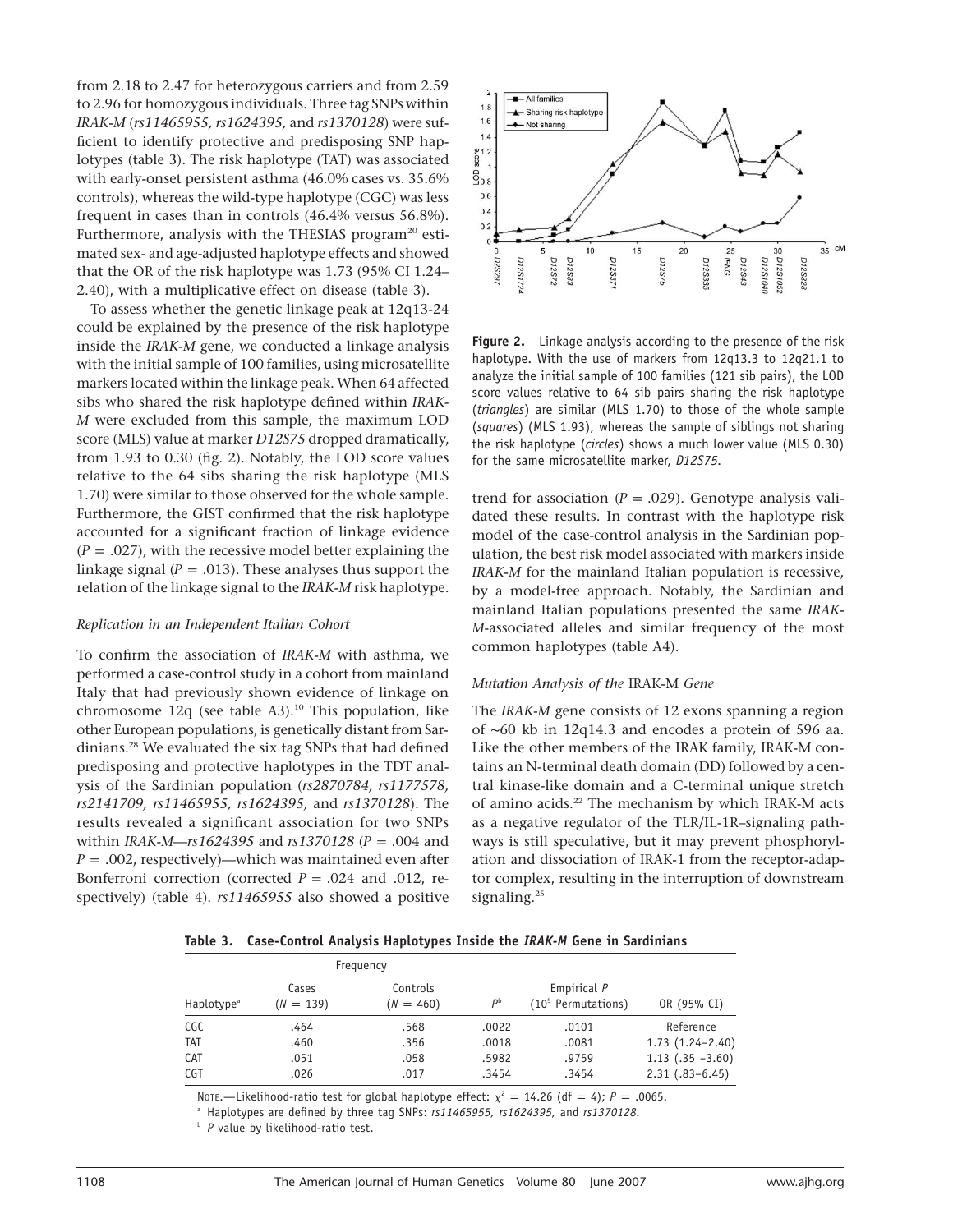|            |          | Allele 1/ |         | Allele 2<br>Allele 2 versus Allele 1<br>Analysis<br>Frequency |                     |                   | Genotype Analysis    |             |                     |
|------------|----------|-----------|---------|---------------------------------------------------------------|---------------------|-------------------|----------------------|-------------|---------------------|
| SNP        | Allele 2 | Case      | Control | $P^a$                                                         | OR (95% CI)         | Case <sup>b</sup> | Control <sup>b</sup> | $P^{\rm a}$ | $ORc$ (95% CI)      |
| rs2870784  | G/T      | .189      | .251    | .079                                                          | $1.44$ $(.89-2.32)$ | 45/17/4           | 155/106/17           | .624        | $.99$ $(.32-3.05)$  |
| rs1177578  | G/C      | .371      | .415    | .203                                                          | $1.20(.81-1.78)$    | 27/29/10          | 98/129/51            | .341        | $.79$ $(.38-1.66)$  |
| rs2141709  | G/A      | .227      | .331    | .012                                                          | $1.68(1.08-2.62)$   | 40/22/4           | 127/118/33           | .122        | $.48$ $(.16-1.40)$  |
| rs11465955 | C/T      | .432      | .339    | .029                                                          | $1.48(1.01-2.18)$   | 23/29/14          | 122/117/34           | .055        | $1.89$ $(.95-3.78)$ |
| rs1624395  | G/A      | .529      | .401    | .004                                                          | $1.68(1.15-2.46)$   | 18/27/22          | 98/137/43            | .002        | $2.67(1.46-4.89)$   |
| rs1370128  | C/T      | .553      | .412    | .002                                                          | $1.76(1.21-2.58)$   | 15/30/22          | 95/136/46            | .003        | $2.45(1.35-4.47)$   |

**Table 4. Case-Control Analysis in an Italian Sample with Use of the Six Tag SNPs Identified in the Sardinian Sample and Used in TDT Analysis**

<sup>a</sup> *P* value by Fisher exact test. Values in bold were still significant after Bonferroni correction (threshold .0083).

**b** The three values indicate the number of homozygotes for the major allele and the number of heterozygotes and homozygotes for the minor allele in the control sample.

<sup>c</sup> OR for genotype 22 versus 12 and 11.

To see if any mutations in the *IRAK-M* coding sequence were implicated in asthma in the Sardinian population, we sequenced all the exons as well as the intron/exon boundaries of the *IRAK-M* gene in 100 probands randomly selected from all the families in this study. We identified seven nucleotide-sequence variations present in 10 different families (table 5). Two interesting mutations were detected in families A and B. In family A, a stop codon in the conserved tryptophan within the DD (W76X) could result in nonsense-mediated mRNA decay (NMD) or could generate a protein lacking the N-terminal part, as a consequence of translation initiation at an alternative downstream ATG.<sup>29</sup> In family B, a G- $T$  substitution at position  $+1$  of the donor splice site of exon 3 is expected to severely affect splicing of the *IRAK-M* gene and could give rise to a truncated protein containing only the DD. Both mutations were coinherited with the predisposing risk haplotype (TAT) and were associated with early-onset asthma. In addition, five nucleotide changes give rise to amino acid substitutions in the IRAK-M protein sequence. Among these, amino acid changes P22L in the DD and L400V and R429Q in the kinase domain of the IRAK-M protein are predicted to modify the domain structure, although it remains unclear if they are functionally relevant. As might be expected for a multifactorial disease, we did not observe a correlation between the severity of the asthma phenotype in patients and the presence of these mutations in the *IRAK-M* gene. Dot-blot analysis with the use of allele-specific probes in the entire sample of affected families and in 200 healthy controls did not detect these mutations.

## *Expression Studies*

Previous studies have shown that the *IRAK-M* gene is highly expressed in monocytic cells, compared with lowlevel expression in other tissues.<sup>24</sup> We extended these studies to lung biopsies from healthy donors. Immunohistochemistry with an antibody directed against IRAK-M showed that this molecule is expressed by macrophages as well as by alveolar and bronchial epithelial cells in the lung (fig. 3*A*). In particular, staining with an antibody di-

rected against TTF1, a marker of type II pneumocytes, revealed that IRAK-M is expressed by that cell type (fig. 3*B*). Staining of biopsies with an antibody against the NF-kB component p65 revealed that type II epithelial cells also express this molecule (not shown). Consistent with previous reports, we observed a high level of NF-kB activation in airway epithelial cells in bronchi and alveoli (fig. 3*C*).30 The expression of IRAK-M in type II pneumocytes makes it a candidate for more-extensive involvement in pulmonary function.

# **Discussion**

In searches for genes, age has rarely been used to discriminate genetic subclasses of asthma. Yet, several studies indicate the existence of relevant clinical peculiarities in early- versus late-onset disease. Incidence of severe disease, high IgE levels, and lung inflammation, for instance, are more pronounced in children than in adults.<sup>31-33</sup> Furthermore, asthmatic children may go into clinical remission after puberty, along with the shift in steroid hormone levels and developmental changes in lung structure. On the basis of these observations, we selected a cutoff age of 13 years at asthma onset, to stratify the sample. At this age, puberty is expected to have begun in all children. Using this criterion, we detected significant linkage to a portion of 12q13-24 and identified *IRAK-M* as the gene in the candidate region implicated in early-onset persistent asthma.

In particular, a predisposing three-SNP haplotype (TAT) located within the *IRAK-M* gene accounted for practically all the linkage in this region and was associated with earlyonset persistent asthma. Also, SNPs mapping within the *IRAK-M* gene was associated with asthma in an independent outbred population. In this population, we were able to evaluate only cases with persistent asthma, since information about disease onset was not available. We believe that association of *IRAK-M* SNPs with asthma in this sample may be due to the contribution of subjects with early disease onset. Indeed, early onset is often associated with persistency of asthma symptoms to adulthood and is the most severe form of the disease. Finally, preliminary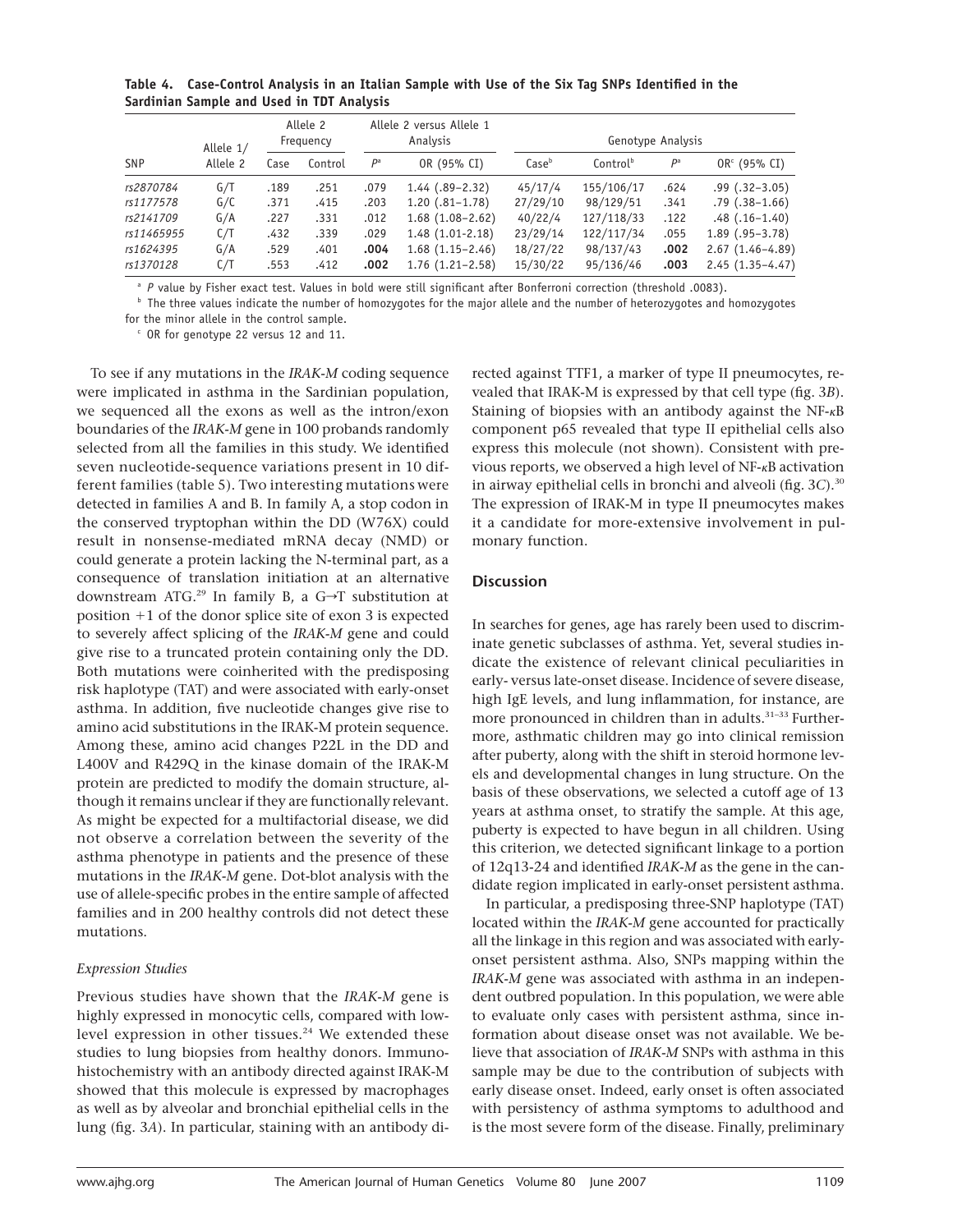| Family and Sibling | Mutation<br>Type | Exon           | Amino Acid<br>Change | Nucleotide<br>Position   | Mutation<br>Presence<br>in Sibs <sup>a</sup> | Predisposing<br>Haplotype <sup>b</sup> | Age at Asthma<br>Onset<br>(years) |
|--------------------|------------------|----------------|----------------------|--------------------------|----------------------------------------------|----------------------------------------|-----------------------------------|
| A:                 | Nonsense         | $\overline{c}$ | p.W76X               | $c.227G \rightarrow A$   |                                              |                                        |                                   |
| $\mathbf{1}$       |                  |                |                      |                          |                                              | $+/+$                                  | $\leq 13$                         |
| $\overline{c}$     |                  |                |                      |                          | $^{+}$                                       | $+/+$                                  | $\leq 13$                         |
| B:                 | Splicing site    | IVS3           | Aberrant splicing    | $IVS3+1G\rightarrow T$   |                                              |                                        |                                   |
| 1                  |                  |                |                      |                          | $^{+}$                                       | $+/+$                                  | $\leq 13$                         |
| $\overline{c}$     |                  |                |                      |                          | $^{+}$                                       | $+/+$                                  | $\leq 13$                         |
| 3                  |                  |                |                      |                          | $\overline{\phantom{0}}$                     | $+/+$                                  | $\leq 13$                         |
| C:                 | Missense         | $\mathbf{1}$   | p.P22L               | $c.65C \rightarrow T$    |                                              |                                        |                                   |
| $\mathbf{1}$       |                  |                |                      |                          | $\qquad \qquad +$                            | $-/-$                                  | $\leq 13$                         |
| $\overline{c}$     |                  |                |                      |                          |                                              | $-/-$                                  | $\leq 13$                         |
| D:                 | Missense         | $\mathbf{1}$   | p.P22L               | $c.65C \rightarrow T$    |                                              |                                        |                                   |
| 1                  |                  |                |                      |                          | $^{+}$                                       | $-/-$                                  | $>13$                             |
| $\overline{c}$     |                  |                |                      |                          | $^{+}$                                       | $-/-$                                  | $>13$                             |
| 3                  |                  |                |                      |                          | $\overline{\phantom{0}}$                     | $+/-$                                  | $>13$                             |
| E:                 | Missense         | 3              | p.P111A              | c.331 $C \rightarrow G$  |                                              |                                        |                                   |
| 1                  |                  |                |                      |                          | $^{+}$                                       | $+/+$                                  | $>13$                             |
| $\overline{c}$     |                  |                |                      |                          | $^{+}$                                       | $+/+$                                  | $>13$                             |
| 3                  |                  |                |                      |                          | $\overline{\phantom{0}}$                     | $+/-$                                  | $>13$                             |
| 4                  |                  |                |                      |                          |                                              | $+/-$                                  | $>13$                             |
| F:                 | Missense         | $\overline{4}$ | p.V134M              | $c.400G \rightarrow A$   |                                              |                                        |                                   |
| 1                  |                  |                |                      |                          | $^{+}$                                       | $-/-$                                  | $\leq 13$                         |
| $\overline{c}$     |                  |                |                      |                          | $^{+}$                                       | $-/-$                                  | $\leq 13$                         |
| G:                 | Missense         | 11             | p.L400V              | $c.1198C \rightarrow G$  |                                              |                                        |                                   |
| 1                  |                  |                |                      |                          | $^{+}$                                       | $-/-$                                  | $\leq 13$                         |
| $\overline{c}$     |                  |                |                      |                          | $\! + \!\!\!\!$                              | $-/-$                                  | $\leq 13$                         |
| H:                 | Missense         |                |                      |                          |                                              |                                        |                                   |
| 1                  |                  | 11             | p.L400V              | c.1198 $C \rightarrow G$ | $+$                                          | $+/-$                                  | $>13$                             |
| $\mathbf{I}$ :     | Missense         | 11             | p.L400V              | c.1198 $C \rightarrow G$ |                                              |                                        |                                   |
| 1                  |                  |                |                      |                          | $^{+}$                                       | $+/-$                                  | $\leq 13$                         |
| $\overline{c}$     |                  |                |                      |                          | $^{+}$                                       | $+/-$                                  | $\leq 13$                         |
| Ŀ:                 | Missense         | 11             | p.R429Q              | $c.1286G \rightarrow A$  |                                              |                                        |                                   |
| 1                  |                  |                |                      |                          | $\qquad \qquad +$                            | $-/-$                                  | $>13$                             |
| 2                  |                  |                |                      |                          |                                              | $-/-$                                  | $>13$                             |

**Table 5. Mutations in the Coding Region of the** *IRAK-M* **Gene in Sardinian Asthmatic Patients**

 $^{\circ}$  Plus sign (+) denotes presence and minus sign (-) denotes absence of mutation in siblings.

 $^{\circ}$  +/+ Denotes homozygous-predisposing haplotype (TAT); +/- denotes heterozygous-predisposing haplotype; -/- denotes absence of predisposing haplotype.

work has detected rare nonsense, splicing, and missense mutations within the *IRAK-M* gene in a subgroup of family members with asthma but not in healthy controls, suggesting that insufficiency of this protein may predispose individuals to asthma. A more comprehensive sequencebased study of the spectrum of rare variants at this locus may reveal a clustering of such rare variants in subjects with asthma.<sup>34</sup> It is not surprising that the risk haplotype and/or the mutations of the *IRAK-M* gene were not detected in all subjects affected by early-onset asthma, because defective *IRAK-M* function presumably acts in concert with other genes and environmental factors. Consistent with complex causation, SNPs within the *IRAK-M* gene were not found to be associated with asthma in an urban Japanese cohort.<sup>35</sup>

How might *IRAK-M* variants be involved in the development of atopic asthma? *IRAK-M* is induced upon TLR stimulation and negatively regulates TLR signaling and inflammation.24,25,36 The family of TLRs is crucial in the activation of the adaptive immune response to pathogens and lung disease.<sup>23,27</sup> TLR stimulation has been considered primarily linked to the activation of a Th1 response, which could protect against asthma sensitization and initiation but could also trigger asthma symptoms and increase bronchial hyperreactivity once allergic disease is present.37 Recent studies have suggested that TLR activation can also induce Th2 cytokines and the development of experimental asthma.38,39 Also, the exposure to lipopolysaccharide doses similar to the levels in the environment of asthmatic children triggers a Th2 response.<sup>40</sup> Several studies have found positive associations of SNPs in different TLRs with asthma and atopy.<sup>41</sup>

Malfunction of the TLR pathway in innate immunity is likely to be involved in atopic disease as well as asthma exacerbation, and our results suggest a critical role for IRAK-M, a major regulator of this pathway. The pathogenetic mechanism(s) remain unclear, but a first hint comes from the observation that IRAK-M is expressed in type II pneumocytes. These cells play key roles in lung function and innate immune defense and may be in-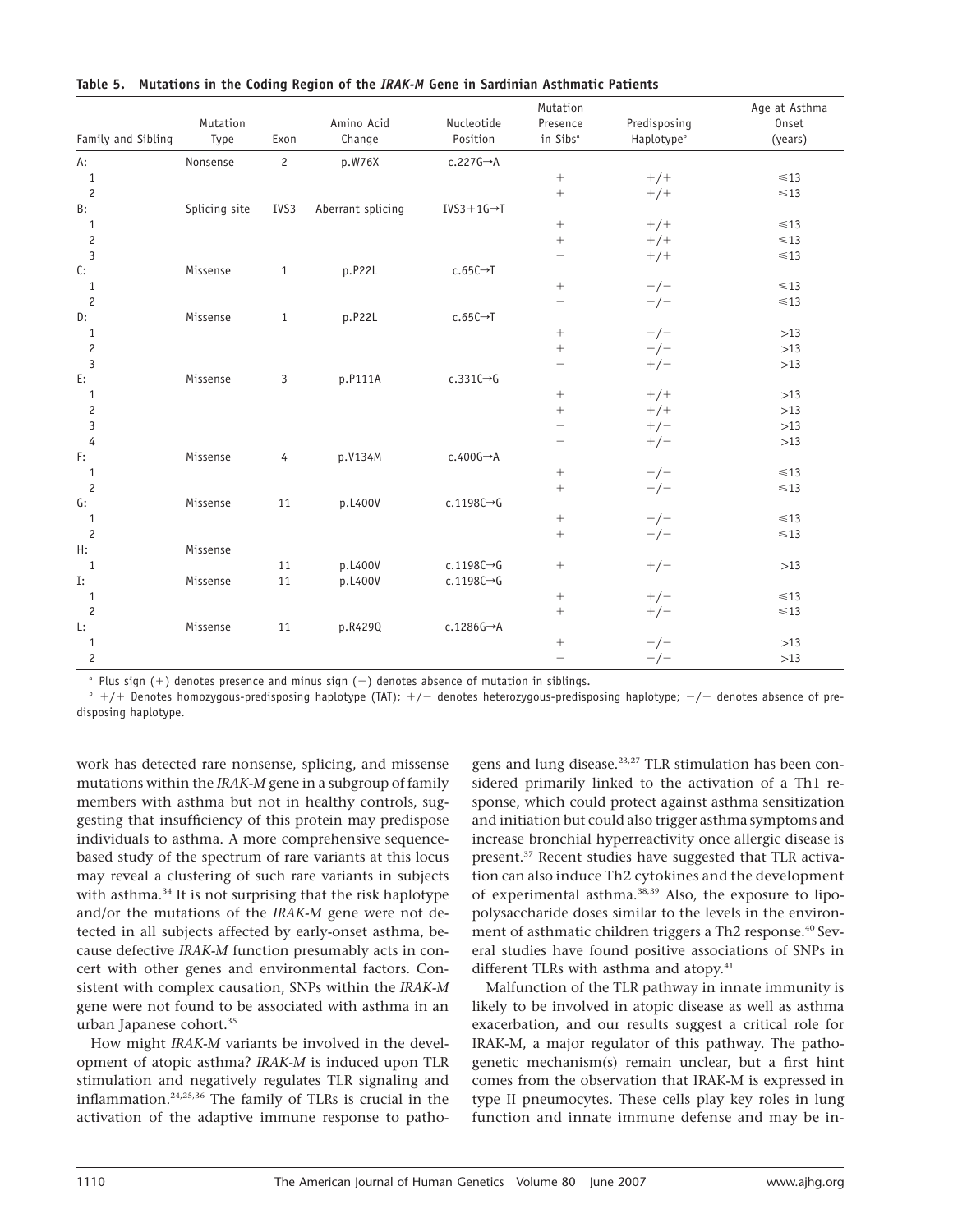

**Figure 3.** *A, B,* and *C,* Immunohistochemical localization of IRAK-M in normal lung biopsy samples from healthy donors. Expression of IRAK-M (*A*) was detected in the cytoplasm of alveolar macrophages (*red arrowhead*) and type II epithelial cells, particularly at the level of bronchi (b) and alveoli (a [*yellow arrowheads*]). Nuclei of epithelial type II cells in bronchi and alveoli are stained by the anti-TTF1 antibody (*B*) and by the anti-phospho-p65 antibody (*C*) that recognizes the activated form of the NF-kB subunit. Tissues were counterstained with hematoxylin. Results are representative of at least six independent experiments.  $a = abcolus; b = bronchus.$ Yellow arrowhead indicates alveolar type II pneumocytes. Scale bar = 50  $\mu$ m. *D*, IRAK-M as a brake on inflammatory processes involved in asthma. Recognition of different elicitors by TLRs on alveolar macrophages and lung epithelial cells triggers the formation of a receptor/adaptor complex including IRAK-1, IRAK-4, and MyD88. Release of phosphorylated IRAK-1 from the signaling complex leads to activation of MAPKs and NF-kB. This in turn results in the production of inflammatory cytokines that can influence T-cell activation and differentiation of Th precursors into Th1 and Th2 subtypes. Once the immune response is mounted, IRAK-M inhibits TLR signaling by interrupting IRAK-1 downstream signal transduction, thus restoring homeostasis. When IRAK-M function is hampered, excessive TLR stimulation may lead to continuous activation of Th1 and Th2 cells in the lung and to the development of atopic asthma and/or asthma exacerbation in response to infections/allergens.

volved in allergen-induced airway changes. Recent work has suggested a specific role of IRAK-M in lung innate immunity.42 In particular, it has been reported that lungs from *IRAK-M*–deficient septic mice responded to bacterial challenge by producing elevated levels of inflammatory cytokines and chemokines, which cause the recruitment of increased numbers of neutrophils in the airways. Notably, this cell type is involved in asthma exacerbation. On the basis of our results and previous observations, we propose the following etiological pathway toward asthma (fig. 3*D*). IRAK-M intervenes critically to modulate the activation of NF-kB and downstream inflammatory responses. When its function is diminished or compromised, continuous overproduction of inflammatory cytokines in the lung in response to infection/allergens may lead to a Th2-mediated allergic response and/or Th1-dependent exacerbation of asthma symptoms. If so, modulating IRAK-M function may provide a way to moderate the development of allergic asthma. Finally, our data may provide an entry point to identifying other genetic fac-

tors that predispose individuals to early- and late-onset asthma.

#### **Acknowledgments**

We thank the families for their enthusiasm and participation in this study. We are grateful to Chris Ottolenghi, for helpful discussion and critical reading of the manuscript, and to Renato Versace, Sandra Orrù, and Gianni Frau, for lung biopsy samples. We also acknowledge Sandro Putzu, Gabriella Cherchi, Raffaele Accardo, Antonio Accardo, Giovanni Peana, Pietro Greco, Giuseppe Scarpa, Pier Paolo Pilloni, Giovanni Verrocchi, Francesca Rubiu, Angela Bussu, Carlo Corda, Luciano Addis, Augusto Masìa, Francesca Locci, Emanuele Sanna, Mario Silvetti, Giovanni Sassu, Sergio Camboni, and Cesare Saragat, for contributing some of the asthma samples. P.F.P. acknowledges Roberta Galavotti for expert technical assistance and the Italian Ministry of University and Research, FIRB 01C5S2, for funds. This work was funded by Telethon Grant n. E·867 (to G.P.) and Regione Autonoma della Sardegna and by the Intramural Research Program of the National Institute on Aging, National Institutes of Health (to D.S.).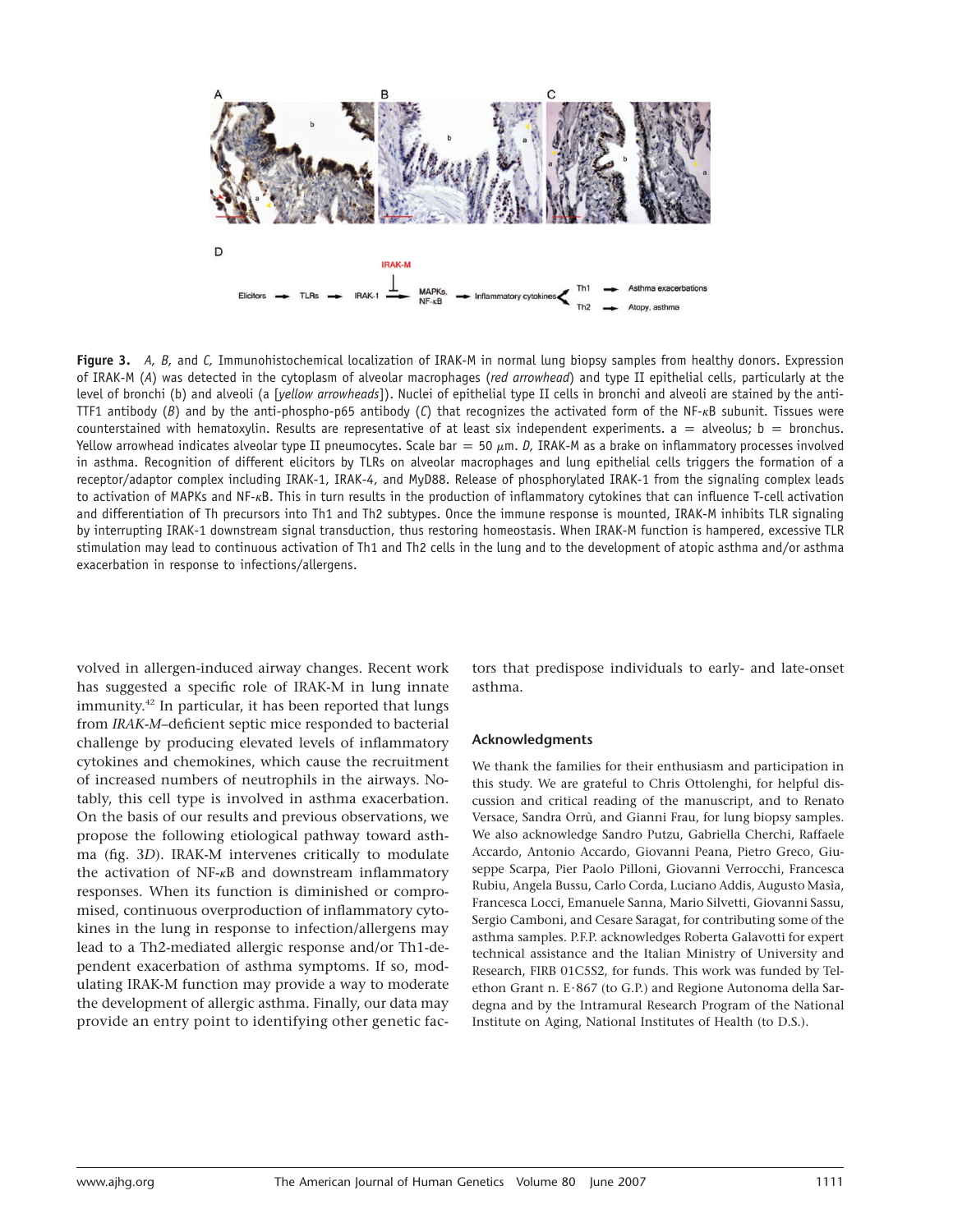# **Appendix A**

| Sex-Averaged<br>Map |              |             | Primer $(3'-5')$             |                                   |  |  |
|---------------------|--------------|-------------|------------------------------|-----------------------------------|--|--|
| Marker              | (Kosambi cM) | Fluorophore | Forward                      | Reverse                           |  |  |
| D12S297             | .0           | <b>HEX</b>  | GTTTGGTATTGGAGTTTTCAG        | AAATCATCAGTGGAGTTAGCA             |  |  |
| D12S1724            | 2.4          | <b>TET</b>  | CTCTGGAGGCTGAGGTGG           | ATCCGTGCTGGTTCTATCTGTGTA          |  |  |
| D12S72              | 6.2          | <b>TET</b>  | CATCATCCCATGGTCGAAG          | GAGAGTAGGTTCCTTATCCTGGG           |  |  |
| D12S83              | 7.7          | <b>TET</b>  | TTTTTGGAAGTCTATCAATTTGA      | TAGCAGAGAAAGCCAATTCA              |  |  |
| D12S371             | 12.3         | <b>FAM</b>  | AAACCACACAAAGCCTCCAG         | TGATGACAGGCTCAAGCG                |  |  |
| D12S75              | 17.6         | <b>FAM</b>  | GTGGCTCTAAAGCATGACCA         | ATTTCTTCCACCTGCATGAT              |  |  |
| D12S335             | 22.2         | NED         | TCATCCAGGCTTCACC             | GTTTCTTTGGCAAGGACAGACACA          |  |  |
| IFNG                | 24.3         | <b>HEX</b>  | <b>GCTGTTATAATTATAGCTGTC</b> | <b>GTTTCTTCTACTGTGCCTTCCTGTAG</b> |  |  |
| D12S43              | 26.0         | <b>FAM</b>  | AATGTCCTTGTACTTAGGAT         | CACTTAATATCTCAATGTATAC            |  |  |
| D12S1040            | 28.4         | <b>TET</b>  | TATGACAGGATGAACAAAAACG       | AAATTGAATTTGATTTCTTCATAGC         |  |  |
| D12S1052            | 29.9         | <b>HEX</b>  | ATAGACAGGCTGGATAGATAGACG     | AGTGTGATATGAATAATGAGCTGC          |  |  |
| D12S326             | 32.3         | <b>HEX</b>  | CCCAGCAGTGCTAGTGTTGA         | GTTTCTTGGGCTAGGGTGGAGAATCAA       |  |  |
| D12S1064            | 39.6         | <b>TET</b>  | ACTACTCCAAGGTTCCAGCC         | AATATTGACTTTCTCTTGCTACCC          |  |  |
| D12S311             | 40.9         | <b>HEX</b>  | CCAAACATTAACTGTTCCC          | GTTTCTTGTGCCCTGAGCAACTG           |  |  |
| D12S1300            | 44.6         | <b>HEX</b>  | CCTCACACAATGTTGTAAGGG        | TGTAACATCCGTGATTAAAATAGC          |  |  |
| PAH                 | 48.6         | <b>TET</b>  | GCCAGAACAACTGCTGGTTC         | AATCATAAGTGTTCCCAGAC              |  |  |
| D12S78              | 54.7         | FAM         | CTTTGCAGCACCATGTATTT         | ACTGCTGGCTTTAACAGAAA              |  |  |

**Table A1. Microsatellite Markers Genotyped for Multipoint Linkage Analysis on Chromosome 12q13-24**

**Table A2. Results of Association Analysis by TDT in Trios with Early-Onset Persistent Asthma, with Use of 22 SNPs in the Genomic Region Spanning** *IRAK-M*

| SNP or Haplotype <sup>a</sup> | Frequency <sup>b</sup> | $T:U^c$ | P <sup>d</sup> | Empirical P<br>(10 <sup>5</sup> Permutations) |
|-------------------------------|------------------------|---------|----------------|-----------------------------------------------|
| rs7970350                     | .398                   | 30:42   | .1572          | .8416                                         |
| rs949911                      | .142                   | 25:27   | .7815          | 1.0000                                        |
| rs6581660                     | .273                   | 48:34   | .1220          | .7359                                         |
| rs11836463                    | .241                   | 42:34   | .3587          | .9904                                         |
| rs2870784                     | .171                   | 30:24   | .4142          | .9984                                         |
| rs10878378                    | .413                   | 25:59   | .0002          | .0018                                         |
| rs1177578                     | .413                   | 27:66   | .0000          | .0003                                         |
| rs1168754                     | .167                   | 27:23   | .5716          | 1.0000                                        |
| rs2141709                     | .317                   | 23:45   | .0076          | .0726                                         |
| rs1168770                     | .414                   | 27:62   | .0002          | .0017                                         |
| rs2701652                     | .180                   | 25:23   | .7728          | 1.0000                                        |
| rs1732886                     | .181                   | 26:26   | 1.0000         | 1.0000                                        |
| rs1882200                     | .396                   | 60:30   | .0007          | .0094                                         |
| rs11465955                    | .391                   | 58:28   | .0012          | .0113                                         |
| rs2293657                     | .392                   | 58:27   | .0007          | .0063                                         |
| rs1821777                     | .398                   | 55:29   | .0045          | .0294                                         |
| rs1624395                     | .451                   | 47:29   | .0389          | .3453                                         |
| rs1370128                     | .471                   | 49:32   | .0489          | .4524                                         |
| rs2118137                     | .324                   | 46:50   | .6830          | 1.0000                                        |
| rs289068                      | .232                   | 34:34   | 1.0000         | 1.0000                                        |
| rs3741604                     | .338                   | 38:46   | .3827          | .9945                                         |
| rs1168314                     | .350                   | 38:52   | .1400          | .7785                                         |
| GGGTAT                        | .385                   | 61:28   | .0005          | .0011                                         |
| GCACGC                        | .277                   | 23:46   | .0057          | .0282                                         |
| TGGCGC                        | .165                   | 31:22   | .2163          | .8403                                         |
| GCGCAT                        | .057                   | 7:16    | .0587          | .3274                                         |

<sup>a</sup> SNPs highlighted in bold italics are within the *IRAK-M* gene. Four haplotypes identified by six tag SNPs (*rs2870784, rs1177578, rs2141709, rs11465955, rs1624395,* and *rs1370128*) are shown at the bottom. Only haplotypes with frequency  $>0.05$  are shown.

**b** Frequency of minor alleles of SNPs and haplotypes.

<sup>c</sup> T:U denotes number of transmitted versus untransmitted minor alleles.

 $\sigma$  *P* value in bold indicates  $P < .05$ .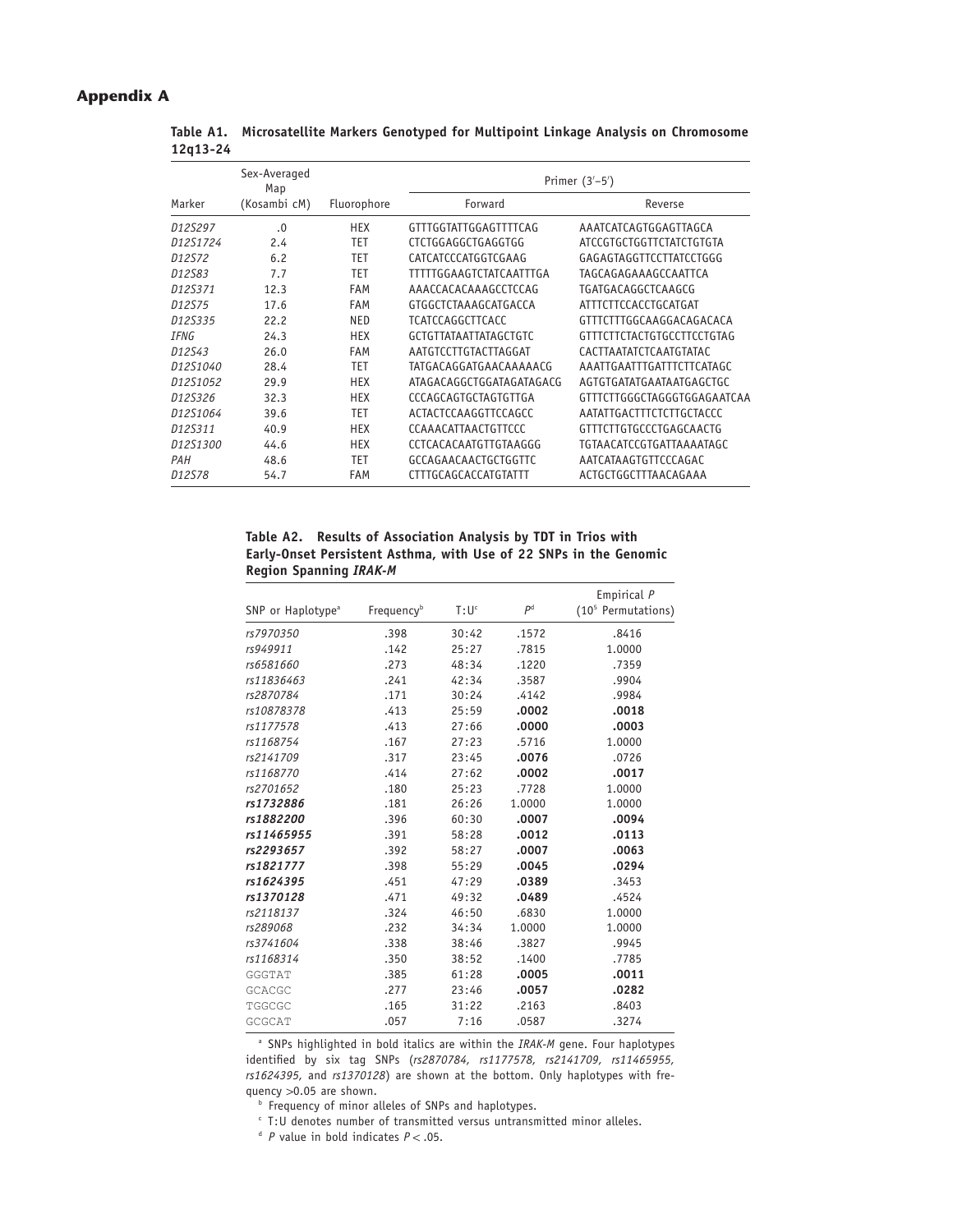| Table A3. Characteristics of Sardinian and Mainland Italian |  |  |
|-------------------------------------------------------------|--|--|
| <b>Subjects Used in Case-Control Studies</b>                |  |  |

|                 |                  | Sardinians        | Mainland Italians |                  |  |
|-----------------|------------------|-------------------|-------------------|------------------|--|
| Characteristic  | $\text{Case}$    | Controls          | Cases             | Controls         |  |
| No. of subjects | 139              | 460               | 67                | 278              |  |
| Age $(years)^b$ | $22.37 \pm 8.61$ | $30.12 \pm 10.09$ | $38.32 \pm 9.69$  | $39.01 \pm 6.32$ |  |
| Males $(\% )$   | 55.40            | 41.30             | 46.96             | 48.56            |  |

<sup>a</sup> Sardinian cases are subjects with early-onset persistent asthma.

 $b$  Data are reported as means  $\pm$  SDs.

**Table A4. Haplotypes Identified by the Six Tag SNPs Showing an Estimated Frequency** 1**5% in the Italian Case-Control Sample**

| Freguency |  | rs2870784 rs1177578 rs2141709 rs11465955 rs1624395 | rs1370128 |
|-----------|--|----------------------------------------------------|-----------|
| .33950    |  |                                                    |           |
| .28680    |  |                                                    |           |
| .22996    |  |                                                    |           |
| .05300    |  |                                                    |           |
|           |  |                                                    |           |

### **Web Resources**

Accession numbers and URLs for data presented herein are as follows:

Center for Medical Genetics, Marshfield Medical Research Foundation, http://research.marshfieldclinic.org/genetics/

dbSNP, http://www.ncbi.nlm.nih.gov/SNP/

Ensembl Genome Browser, http://www.ensembl.org/

The GDB Human Genome Database, http://gdbwww.gdb.org/

- National Center for Biotechnology Information, http://www .ncbi.nlm.nih.gov/
- Online Mendelian Inheritance in Man (OMIM), http://www.ncbi .nlm.nih.gov/Omim/ (for asthma and *IRAK-M*)

The SNP Consortium, http://snp.cshl.org/

UCSC Genome Browser, http://genome.cse.ucsc.edu/

#### **References**

- 1. Cohn L, Elias JA, Chupp GL (2004) Asthma: mechanisms of disease persistence and progression. Annu Rev Immunol 22: 789–815
- 2. Masoli M, Fabian D, Holt S, Beasley R; Global Initiative for Asthma (2004) The global burden of asthma: executive summary of the GINA Dissemination Committee Report. Allergy 59:469–478
- 3. Ober C, Hoffjan S (2006) Asthma genetics 2006: the long and winding road to gene discovery. Genes Immun 7:95–100
- 4. Laitinen T (2002) The value of isolated populations in genetic studies of allergic diseases. Curr Opin Allergy Clin Immunol 2:379–382
- 5. Heutink P, Oostra BA (2002) Gene finding in genetically isolated populations. Hum Mol Genet 11:2507–2515
- 6. Cao A, Gossens M, Pirastu M (1989) Beta thalassaemia mutations in Mediterranean populations. Br J Haematol 71:309– 312
- 7. Loudianos G, Dessi V, Lovicu M, Angius A, Figus A, Lilliu F, De Virgiliis S, Nurchi AM, Deplano A, Moi P, et al (1999)

Molecular characterization of Wilson disease in the Sardinian population—evidence of a founder effect. Hum Mutat 14: 294–303

- 8. Rosatelli MC, Meloni A, Meloni A, Devoto M, Cao A, Scott HS, Peterson P, Heino M, Krohn KJ, Nagamine K, et al (1998) A common mutation in Sardinian autoimmune polyendocrinopathy-candidiasis-ectodermal dystrophy patients. Hum Genet 103:428–434
- 9. Cucca F, Muntoni F, Lampis R, Frau F, Argiolas L, Silvetti M, Angius E, Cao A, De Virgiliis S, Congia M (1993) Combinations of specific DRB1, DQA1, DQB1 haplotypes are associated with insulin-dependent diabetes mellitus in Sardinia. Hum Immunol 37:85–94
- 10. Malerba G, Lauciello MC, Scherpbier T, Trabetti E, Galavotti R, Cusin V, Pescollderungg L, Zanoni G, Martinati LC, Boner AL, et al (2000) Linkage analysis of chromosome 12 markers in Italian families with atopic asthmatic children. Am J Respir Crit Care Med 162:1587–1590
- 11. Raby BA, Silverman EK, Lazarus R, Lange C, Kwiatkowski DJ, Weiss ST (2003) Chromosome 12q harbors multiple genetic loci related to asthma and asthma-related phenotypes. Hum Mol Genet 12:1973–1979
- 12. National Institutes of Health/National, Heart, Lung, and Blood Institute, World Health Organization (1995) Global initiative for asthma. National Institutes of Health publication number 95–3659, Bethesda
- 13. Wigginton JE, Abecasis GR (2005) PEDSTATS: descriptive statistics, graphics and quality assessment for gene mapping data. Bioinformatics 21:3445–3447
- 14. Kruglyak L, Daly MJ, Reeve-Daly MP, Lander ES (1996) Parametric and nonparametric linkage analysis: a unified multipoint approach. Am J Hum Genet 58:1347–1363
- 15. Lander ES, Green P (1987) Construction of multilocus genetic linkage maps in humans. Proc Natl Acad Sci USA 84:2363– 2367
- 16. Glidden DV, Liang KY, Chiu YF, Pulver AE (2003) Multipoint affected sibpair linkage methods for localizing susceptibility genes of complex diseases. Genet Epidemiol 24:107–117
- 17. Li C, Scott LJ, Boehnke M (2004) Assessing whether an allele